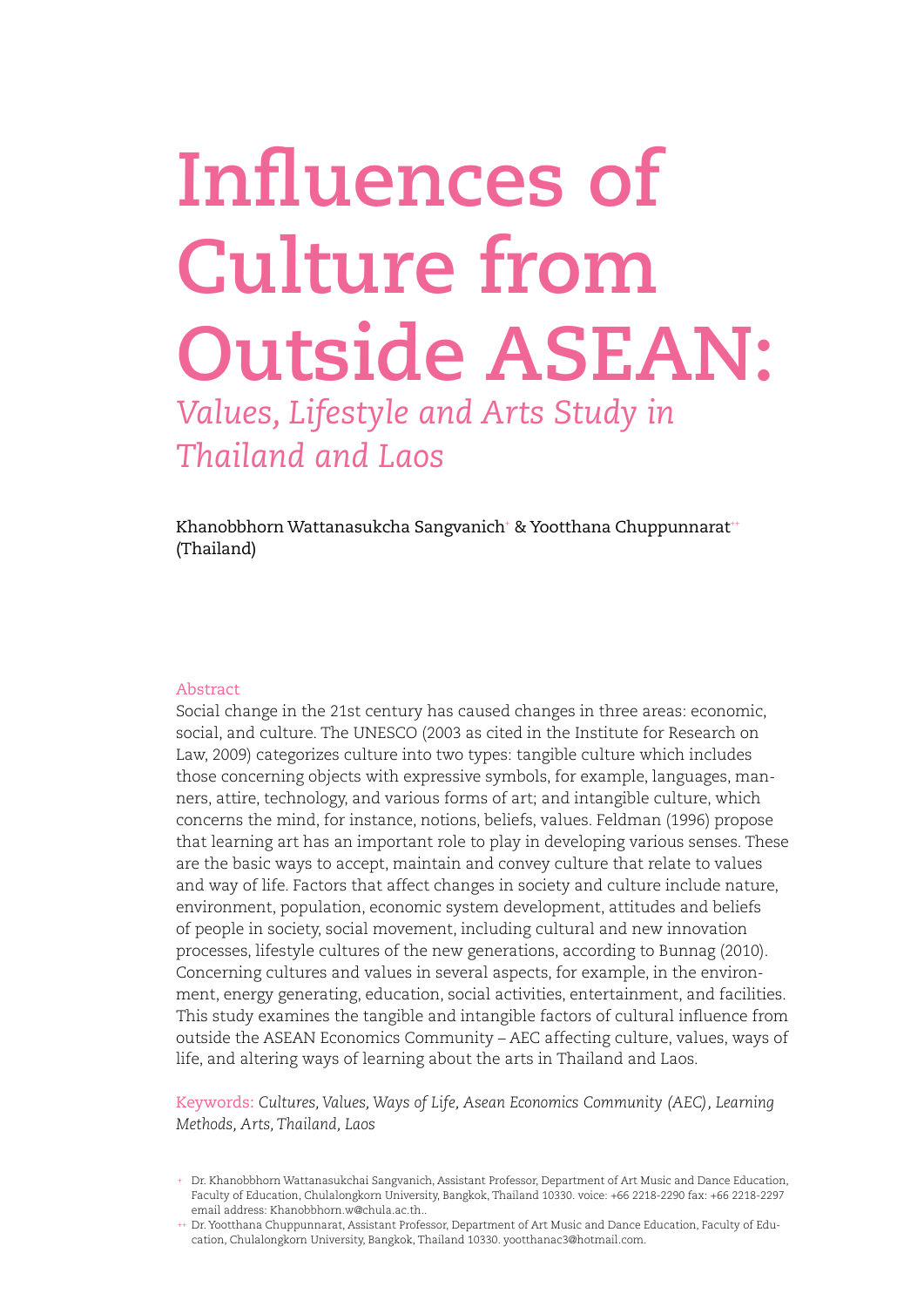# Introduction

# The Present Importance of Cultures Affecting Values and Lifestyles

Neo-westernization, values, and people's ways of life in the era where information technology is the core of living has become the key in rapid transfer and acceptance of outside cultures. Instant and worldwide consumption of information introduces new concepts and widen people's perspectives. At the same time, countries with technological advancement in communication possibly have higher control or influences on the population, economy, society, and cultures, than other countries. Cultural domination impacts the creation of values and ways of life that can be reflected through attitudes towards the world and society. Learning from proverbs, aphorisms, teachings, and various documents, portrays cultures, notions, beliefs, values, ways of life, and surrounding environments in each era, when considering them based on cultures, values, and ways of life related to each form of the arts. It demonstrates the connection to ways of learning about the arts in both Thailand and Laos in the past 10 years (2006-2015).

#### **Objectives**

To study the influence of cultures outside the AEC in terms of values, ways of life, and ways of learning about the arts in Thailand and Laos.

#### Research Question

What are the influences outside the AEC that affect cultural changes in Thailand and Laos?

#### Scope

To study specifically the cultures related to values, ways of life, and ways of learning about the arts, during the 10-year period (2006-2015).

#### Study Framework and Data Collection

This is a qualitative study that is based on the analysis of various documents of the 10-year period (2006-2015). It was conducted based on the analysis of cultural influences on values and ways of learning about the arts in Thailand and Laos following Feldman's framework (1996). The UNESCO (2003 as cited in the Institute for Research on Law, 2009) and Bunnag (2010) the qualitative data was analyzed and guidelines presented on the development of methods for arts educators in Thailand and Laos.

# Research Method

Documentary research

# Research Instrument

Table for data analysis

# Data Collection

The data was collected from documents and research related to values, ways of life, and ways of learning about the arts in Thailand and Laos throughout the 10 year period (2006-2015).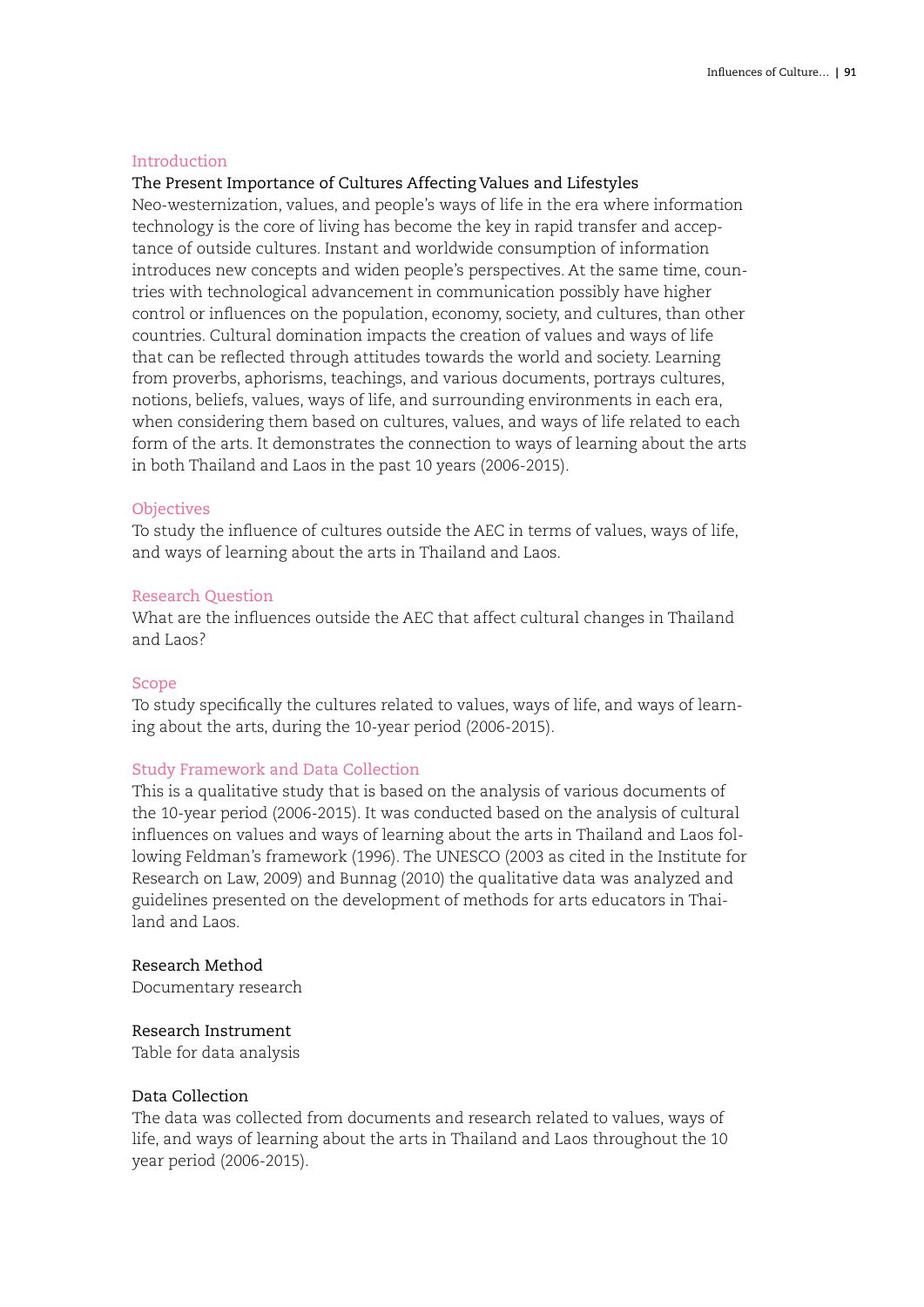#### Data Analysis

# Influence of Domestic and International Cultures Affecting Thai Values and Ways of Life

Worldview can be defined as the viewpoint of the world and society through a thought process and systems based on the acceptance of culture in a specific society. Kongsirirat (2010) stressed the importance of worldview study that it relates thoughts and beliefs consequently leading to cultures, values, and ways of life of the people in society. The results of worldview study of Thais through Mahamontri's 1,280 proverbs (2014) indicates that certain groups Thais possess different worldviews regarding certain groups of people, religious beliefs, and traditions, compared to the past. This is caused by the way of life that rely on capitalism, leading to endeavour and competition to earn money to improve the quality of living. Kulrattanamaneeporn et al. (2012) found that there are researchers who produced 215 pieces of research on social values out of 600 pieces, accounting for 37 percent, whereas only 29 pieces of research are about Thai's values on aesthetics, accounting for 5 percent. Cultures are related to values on aesthetics; values can be both the cause and consequence of social change, creating prosperity or decline. The process of learning is carried out in childhood through family institutions, educational institutions, work institutions, and social institutions in various aspects. Values towards one matter might be different since no rule exists to determine it. It cannot be compared to distinguish the good or the bad types; therefore, values change over time. Buasri (1982) divided values into two categories: basic value and occupational value. 1) Basic values are those that people in society hold onto and practice together to create a happy society, prosperity, and development. It is a value that indicates prosperity of a specific society, which consists of their virtues, morality, customs, cultures, traditions, and law. 2) Occupational value includes those that people of that occupation need to hold onto and practice, disciplines, manners, and Occupation Act to abide by to advance in their own careers. Kulrattanamaneeporn et al. (2012) found that the Thais nowadays live their life based on neo-westernization, especially foreign cultures that have penetrated Thailand and manifest themselves through the form of imitation. According to the attitude of a national artist and expert who states, "the Thai's do what their minds want to," this statement is illustrated through indulgence in cheer, convenience, and comfort in their behaviors. 1) The value of cheer is the characteristics that endorse enjoyable activities, and do not take work or situations seriously. 2) The value of convenience is the preference to opt for a fast option for one's convenience, not wanting to follow rules and social discipline. Furthermore, no serious punishment is meted out when the rules are broken. 3) The value of comfort is the behaviors and actions based mainly on one's comfort. Since Thais do not put emphasis on an issue nor take it too seriously, these behaviors correspond to Sinlarat's statement (2014) that describes the Thais' characteristics portrayed through their educational system, that they possess a receiving culture. Thus, they adopt the cultures outside of their own country rapidly and easily; this is consistent with the statement by Kulrattanamaneeporn et al. (2012) referring to the Thais in the 21st century that globalization has caused the new generation to abandon their own culture and heritage which are the nation's identity, for instance, language, arts, culture, and traditions relating to ways of life and living,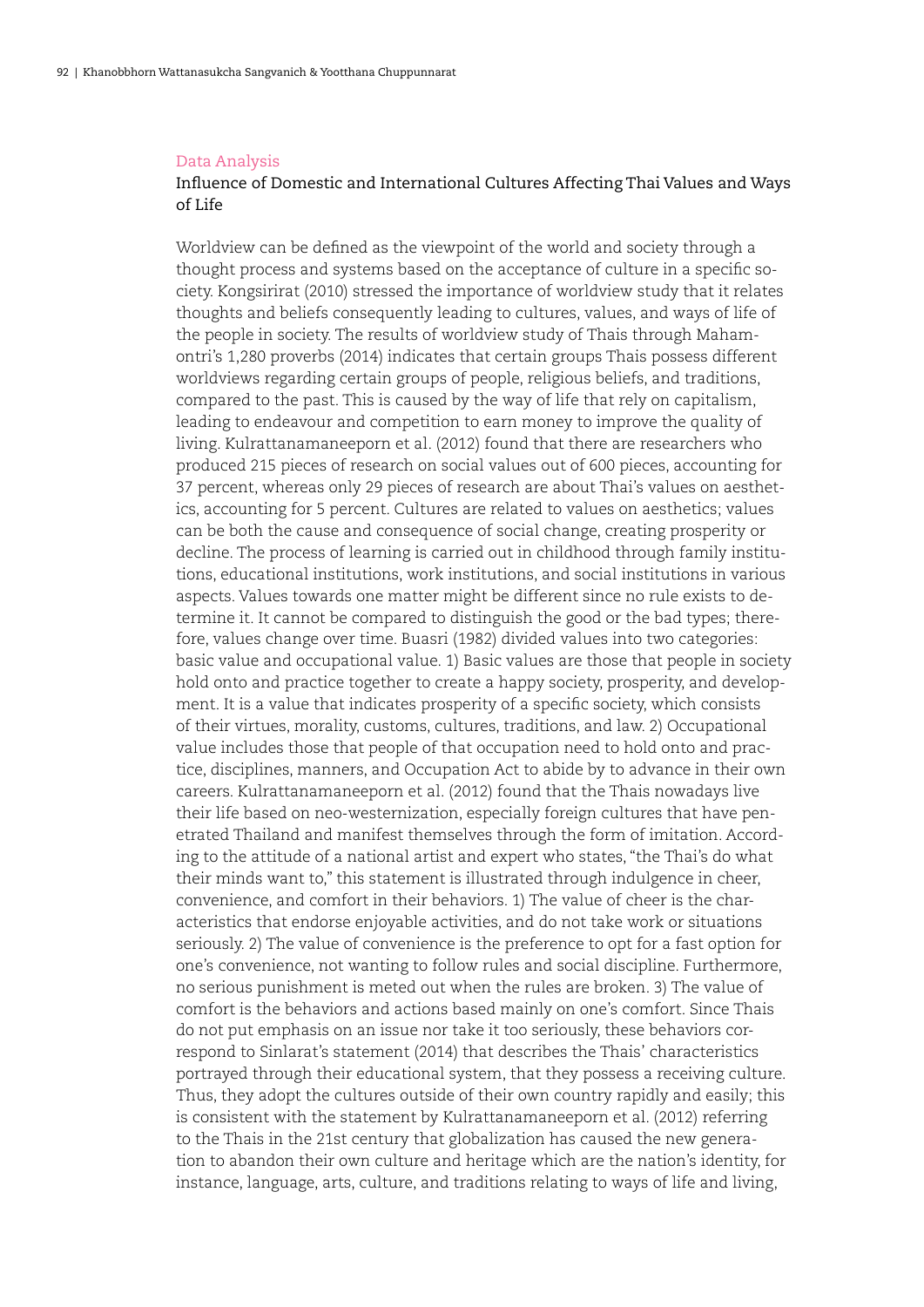careers, and bring about changes in certain aspects of living influenced by the Western culture that has infiltrated Thailand. It demonstrates in the form of imitation as Feldman (1996) said that aesthetics is represented through the senses. An art educator is an important teacher to cultivate expression and perception of beauty, and knowledge of history and culture of the nation. The finding of Theeradechphong (2012) that, for the current capitalism, products are crucial in stimulating people's demands by commercials as the incentive that encourages people in food and product consumption. Art education, therefore, is a course that advocates the knowledge of cultures and local wisdom among students, and also helps relieve the issue of "floating signifier," of which the original culture is interpreted in different ways in another culture or society without staying true to its original meaning. 2) Art education and creation of values in food consumption: Art education is a learning programme that aims to educate students to comprehend the beauty, to love and admire, and perceive the value of beauty from different angles. Bunnag (2010) further affirms that the lifestyle culture of the current generations follows 5E characteristics; this includes 1) environment, 2) energy, 3) education, 4) entertainment, 5) electronics. Furthermore, laws and traditions of Thais which are open to other cultures result in the elements of foreign cultures being rapidly adopted.

It shows the impact of foreign cultures on various lifestyles in the current society, through clusters of people, especially those who possess unique tastes. In addition, Feldman (1996) propose that tastes are related to aesthetics values of culture and way of life. Because an aesthetic taste or style of living adopted by a particular person, group, or culture. Whilst each type of document was being analyzed, categorisation of cultures that affect ways of life of Thais were dividend into six groups: 1) Language and literature: foreign media consumption gives Thais more exposure to foreign languages and more opportunities to experience them through their lifestyles. The use of foreign languages are mixed with Thai in both the spoken and written language, resulting in Thai's lack of ability to prosper through the use of their own language. Spelling does not follow its original rules and pronunciation of the Thai characters are unclear. 2) Entertainment: consumption of performances, music, films, dramas, from other countries have increased. This also carries along notions, beliefs, values, and lifestyles in various aspects represented through a variety of media, and blend with the original Thai culture producing the foreign-styled Thai culture. This corresponds to Kimsakul (2010) who stated that Thais aged 21-30 use YouTube for entertainment purposes; they watch TV programmes, films, MVs, and music, mostly at home. Furthermore, Wisessak et al. (2006) found that Thais currently watch TV, cable TV programmes, or listen to radio related to East-Asian films, Hollywood films, American sports programmes, Western music and pop music programmes, because of the low cost. 3) Fashion: The use of Instagram and Facebook encourages the Thais to pay more attention to fashion, thus creating career opportunities that are related to fashion design, clothing design, also beauty clinics, and weight loss clinics. Receiving treatment from beauty clinics and excessive acceptance of foreign cultures in the form of fashion into their daily life tend to lead to crimes and other social issues. 4) Foreign food and products: Admiring foreign cultures and lifestyles alters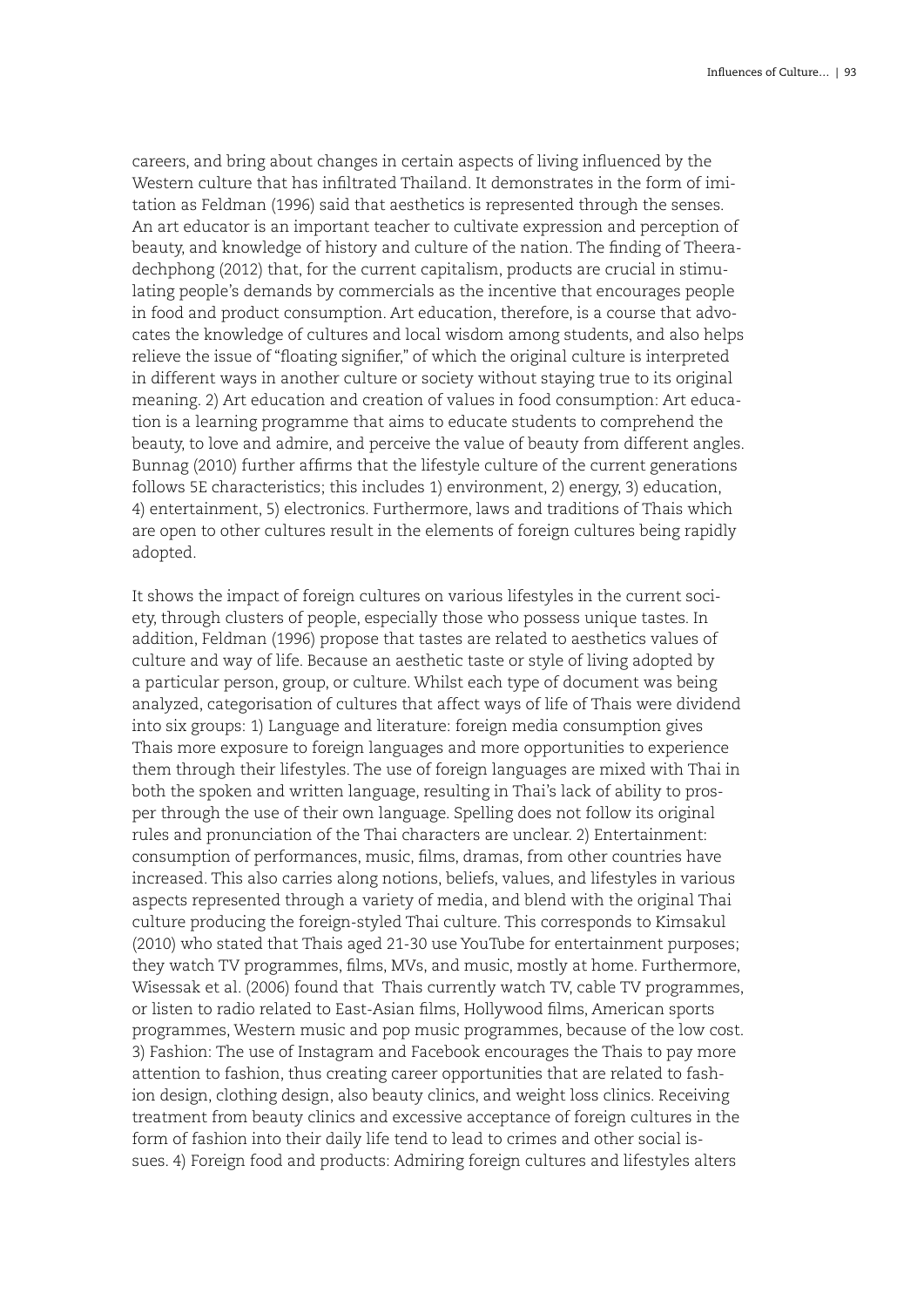Thais' values in local product and service consumption. For example, they prefer internationally made products believing their quality surpassing that of their own country. Some prefer international cuisines and imported products to flaunt their taste, class, and style. Moreover, they also like eating fast food and internationalflavoured coffee, strengthening the coffee culture in society where most people adopt the habit because of this trend. This is agreed by Ratjaroenkhajorn (2002) who stated that Thais' consumption of coffee is symbolic. Coffee is used as a tool to express cultural identity and social class determination. Furthermore, products and services from international brands are used in conveying this identity.

Aasheim (2011) found that consumption of Western food has become a part of E-Saan women's lives who reside in Bangkok; this is as a consequence of the clash of cultural differences and similarities, resulting in the process of drawing Western cultures into the country and creating a new form of culture into their way of life. This is consistent with Mooksong (2007) who referred to Thais' fast-food consumption behavior that they do not eat out of pleasure or true desire, but instead for elegance: a consumption of food identity which yields to consumers the image of good taste and style. The study of Nassakarn and Thianthai (2009) found that metrosexual men have a certain culture and factors that influence their consumption of products, based on satisfaction in the product quality which matches their personalities and identities. Self-identity formation expressed through brand logos which relate to social factors, persons, psychology, and cultures, demonstrates the formation of a new culture impacted by the influences outside of the AEC. 5) Arts and architecture: Current generations of Thais are interested in designing and building houses, offices, and shops, to resemble those in foreign countries out of their admiration towards foreign cultures. Furthermore, this is to represent their taste in international lifestyles. In business, promotion of buildings constructed to mimic those of foreign countries are carried out to draw consumers to spend on products and services, stressing the values of fashion, taste, and modernity as selling points. 6) Education and technology: Values towards higher education influences choices in career paths. It results in lack of domestic labourers, encouraging the flow of alien labourers into the country. Learning through the use of technology influenced by the information search on Google has become the main value in data research for educational purpose and businesses. In terms of education, Cheunkha (2010) found that cultural factors affecting Thai education is the emphasis on being the receiver of knowledge rather than the seeker. This corresponds to Sinlarat (2014) who referred to learners in the Thai society as the knowledge receivers. For the values of tutorial schools, it is found that children and parents think that tutoring schools help summarize lessons for the tests, boosting their confidence for the university entrance exam over the value of learning at their own schools. The finding by Wongboonsin (2011) further affirms that tutoring classes, for most students, is a confidence booster. Values of studying at prestigious public university lead to high competition, since being able to secure a spot at a university is perceived as prestigious. Furthermore, parents also regard their children's study at university level as a source of pride and it leads to high-paid careers. However, Priyanont (2011) found that secondary students are stressed by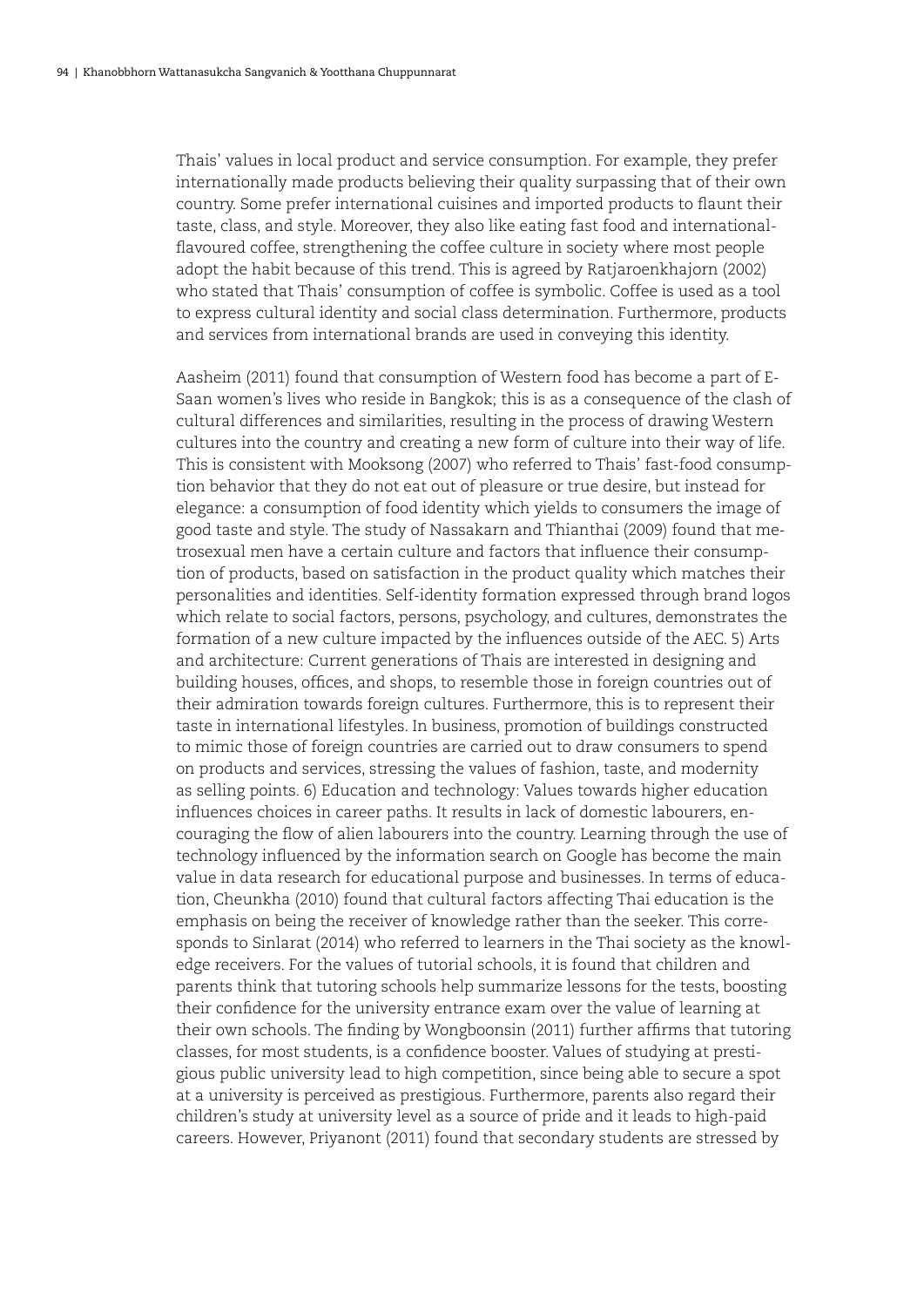tutoring classes whereas Bunnag (2010) stated that some students' choice of study is highly influenced by trends, not out of their true preference or interest; this results in many study courses, also, being created based on the trends. Tissamana et al. (2014) refers to the strengths of the Thai education that there are places, resources, and many sources of knowledge; however, the weaknesses lie in students' poor results and the lack of infrastructures. Media and technology for the education system have yet to be developed and updated. The importance is in general Thais still lack of communication skills in English and other languages used in the AEC countries.

Ways of life and behaviors dominated by foreign cultures indicate that certain groups of Thais do not appreciate the importance of their own culture; this results in their thinking being subconsciously penetrated and influenced by foreign cultures through various media and technology. Building cultural strengths through various forms of communication is highly essential. It requires guidelines in fostering culture, values, and ways of life in certain areas 1) Teaching through family members and educational system and society. 2) Education through Thai media, for instance, TV, dramas, articles, music, etc. 3) Education through daily routines and activities, as, in social activities. 4) Conduct oneself to be a good example and hold firmly onto one's morality and good acts. Rapid acceptance of international cultures shows that the Thai culture is considered a soft culture that foreign cultures can infiltrate into rapidly, through technology, resulting in unfiltered embrace of foreign cultures and values, for instance, cyberculture and capitalism. According to the study by Wisessak (2009), it was found that pop music and TV programs concerning European football clubs affect negative values in Thais' mainstream study and work. It is evident that currently, the Thai citizens possess values and lifestyles that are influenced by the Western culture. Building a strong basis of the original culture, which will impact on the values and ways of life of the Thai, is required through nurture of culture, values, and ways of life, through non-formal and informal education systems such as learning in the classroom, mass communication, learning from family, dramas, art, and music, etc. Learning from daily routines or various art activities.

Teaching citizens to see the importance and value of culture which is the nation's identity through the learning of arts. Furthermore, Berleant (2003) stated that aesthetics are effected at the level of personal experience and people in the society. These are founded at the foundation of aesthetics of people in society who gain knowledge, understanding, and aesthetics experiences of individual taste in art, music, fashion, and so on. As society and culture are inextricably linked by aesthetics values. It is essential attributes to help a person to perceived and create satisfactory experiences, which originates from the appreciation of arts, beauty, form, and expression correlated in scenarios. Art educators play an important role in equipping the youth to be knowledgeable, considerate in making choices, and also encourage them to love, admire, and perceive the value of cultures, personal values, and ways of life of Thais and demonstrate them in a new form of culture and economic practices.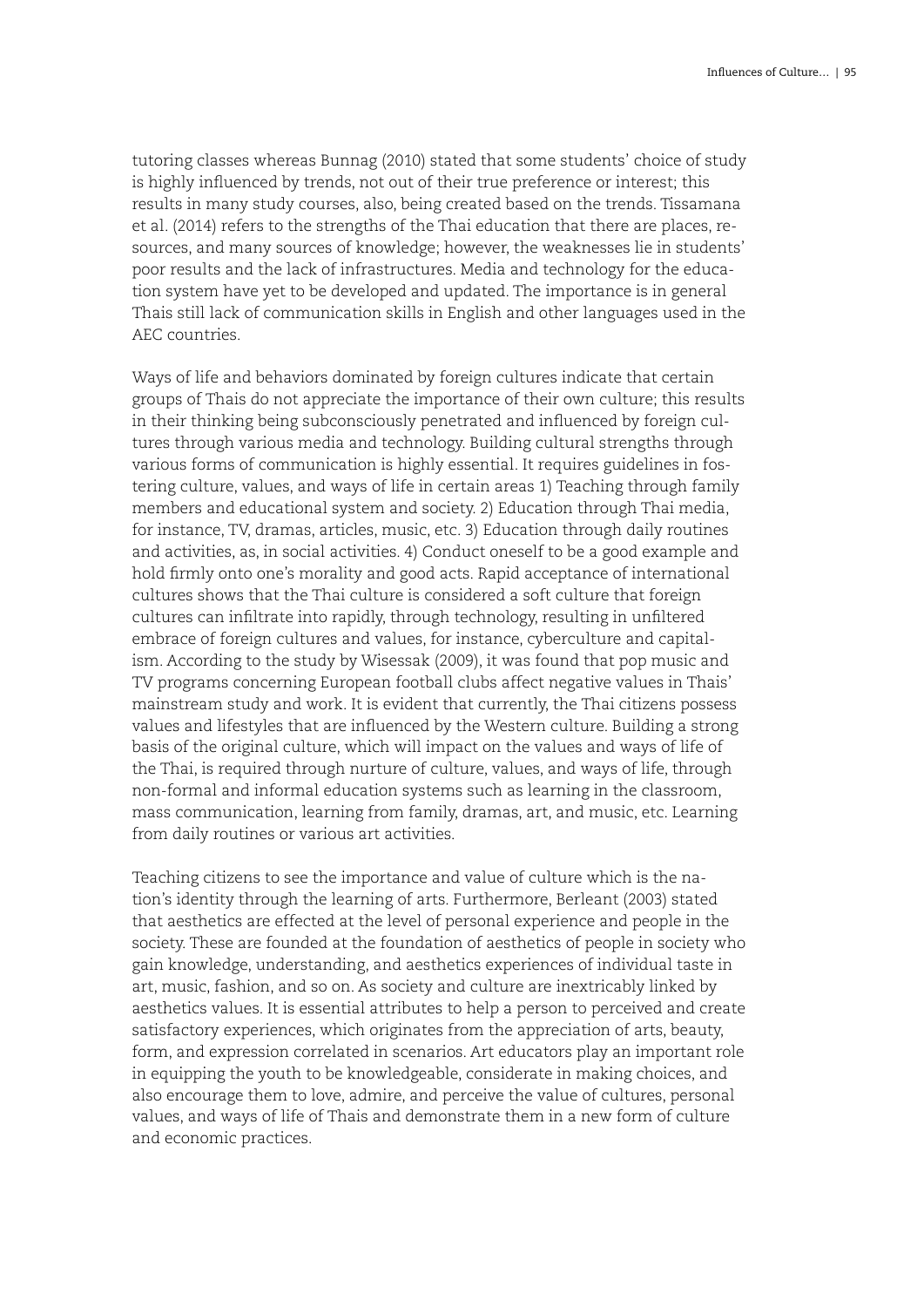# Influence of Domestic and Foreign Cultures Affecting Values and Ways of Life of Laotians

One neighboring country that has been passed on the influence of the foreign cultures through Thailand is Laos. From the study by Utamachant (2000), it was found that 100 percent of the Laotians who own radios and televisions are the recipients of the Thai culture. Furthermore, E-Saan Centre for Business and Economic Research, Khon Kaen University (2014) also found that the Laotians pass their time by watching television. Ownership of a television symbolizes their economic status since it is considered an essential electronic appliance. Internet is perceived as the next important element; this is especially among teenagers and the working-age population who use the internet on a daily basis. Only a small number of the Laotians go out to movies. Kongsirirat (2013) studied the Laotian's world views from proverbs and found that they divided their worldviews based on three major categories: on human, nature, and supernatural. These worldviews are, mostly, initiated by the bringing together experiences, environments, cultures, "Heet-Kong" belief which is a custom, legends, history, politics, government, along with its policies to combine and produce the worldviews of Laotians. Cultural influences that Laotians have accepted from foreign cultures impacting their worldviews can be divided as follows:

*Ways of life:* Laotians emphasizes creating values for oneself and society. Leopairot (2013) stated that for living, the Lao lead a humble, moderate life. They like stressfree and unhurried life; however, they are not lazy nor greedy, but value sufficiency. Many of them have low purchasing power; therefore, they choose products based mainly on utility. E-Saan Centre for Business and Economic Research, Khon Kaen University (2014) found that only 10 percent of Laotians in Vientiane earn over 25,000 baht monthly. Most of them have low incomes which influences their consumption of products and services. Furthermore, Osatapirat (2007) found that the values of consumption of Laotians in Champasak and Pakse Provinces depend significantly on women's consumption behaviors; this is due to their gender roles where women shop for groceries while men earn the income. Women's responsibility is to budget and take care of household expenses; therefore, women expenses revolve around taking and delivering goods, and travelling for grocery shopping for household usage or for retail. However, E-Saan Centre for Business and Economic Research (2014) found that certain groups of Laotians' shopping habits tend to be more modern; that is, they tend to compare prices between different stores, and will select a product by judging details on its label. Most of them believe the quality of products from Thailand are better than others. Leopairot (2013) stated that Laotians prefer consuming products from Thailand; though they also like French products since they have been previously been influenced by the French culture, their purchasing power is not high. Thus, the Thai products are more popular as they are less expensive. This corresponds to the finding by Osatapirat (2007) that despite the popularity of the Thai products among Laotians, Champasak people also like products from China and Vietnam that have the same level of quality as products from Thailand, yet cheaper. Nevertheless, the factors that play important roles in influencing their choices of consumption are the educational level, traditions, and family income. For values on food consumption, Jutaviriya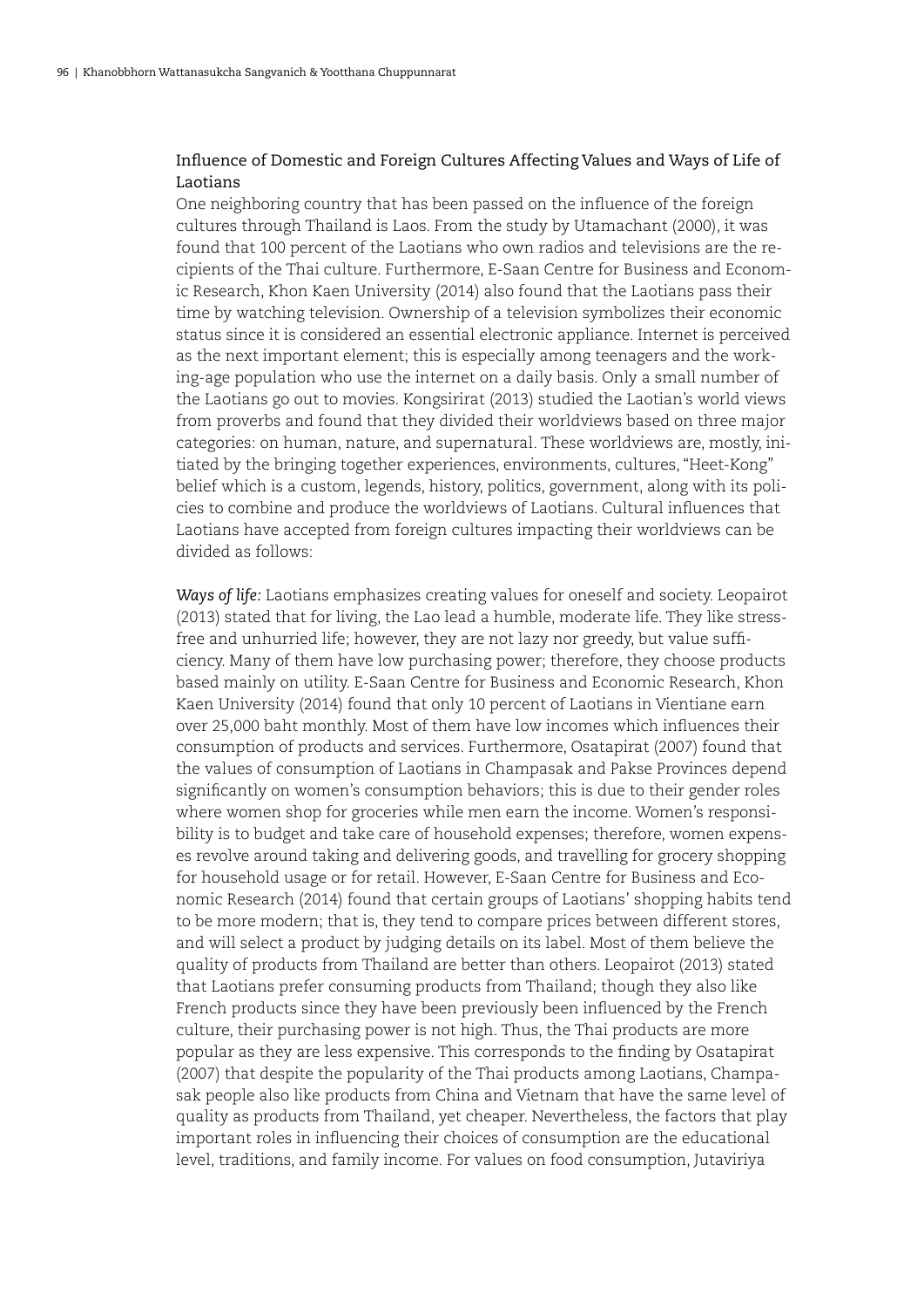et al. (2011) found that in the past, Laotians did not like eating out at restaurants since the incomes do not correspond to the cost of living. They go out from time to time, on a weekly or monthly basis to usually a Laotian or a Thai restaurant. Nowadays, however, the younger generations' values and ways of life concerning food are divided into three types: 1) Sole consumption of local food, 2) A new combination of taste in food, including preferences for pre-cooked food processed at a factory, 3) Preference to eat foreign cuisines at restaurants and at hotels. Furthermore, the younger Laotian generations in Vientiane also like Tum types of food (pounded and mixed in a mortar and a pestle), for example, Som-Tum, Tum Kanom Jeen, and Tum Mhee. The latter has just gained popularity in the past five years. Osatapirat (2007) stated that in the past, the characteristics of eating out for Laotians was more of day trip forest picnics, where food was brought from home to be cooked on location in the areas of forests, waterfalls, or fields. However, due to the economic growth, Laotians' food culture shifted towards eating out and socializing with friends at restaurants. Fast food businesses have thrived; however, there is still a combination of Laotian and other cuisines. Jutaviriya et al. (2011) referred to contemporary Laotians like new flavors and tend to have a hybridization of food consumption split between local and modern food as the new generation has been more exposed to a wider variety of options.

Laotians like a soup-less breakfast, for example, roasted beef, roasted fish, Pla Ra (chili fish sauce), and boiled vegetables. For dinner, they usually eat dishes that takes longer to cook, for instance, Larb Koi, bamboo shoot soup. Osatapirat (2007) found that with the growth in food delivery services and trends advertised on TV young people tend to visit foreign cuisine restaurants more often. For instance, Japanese or Korean restaurants are becoming popular. Jutaviriya et al. (2011) and Osatapirat (2007) found that other dishes that influence food consumption in youth includes Pho, fried rice, Korean BBQ, wide rice noodles in gravy, Suki, and Shabu. This tendency reflects a trend where Laotians' are eating out at restaurants more and they tend to visit Yakiniku restaurants, Japanese and Korean restaurants, and other fast food outlets. Furthermore, the current generations' entertainment focuses on modern music and following trends in fashionable clothing.

*Education:* E-Saan Centre for Business and Economic Research, Khon Kaen University (2014) found that Laotians' value education and have a desire to pursue higher education, since they believe that it helps widen their outlook and world view perspective and improve their quality of life. Therefore, they need to be diligent, patient, and hard-working in studying, to gain in-depth, all-round, and skillful knowledge. Though they believe learning should last a lifetime only a few have the means to pursue post-graduate study; therefore, most Laotians finish compulsory education, which is high school, and head straight into the workplace.

*Economic Aspects:* Laotians stress the importance of economy since this element is extremely vital to their living and being acknowledged by society. They usually watch TV since it is considered an important electronic appliance and also a status symbol of the house owner. Furthermore, E-Saan Centre for Business and Economic Research, Khon Kaen University (2014) also stated that the Lao regard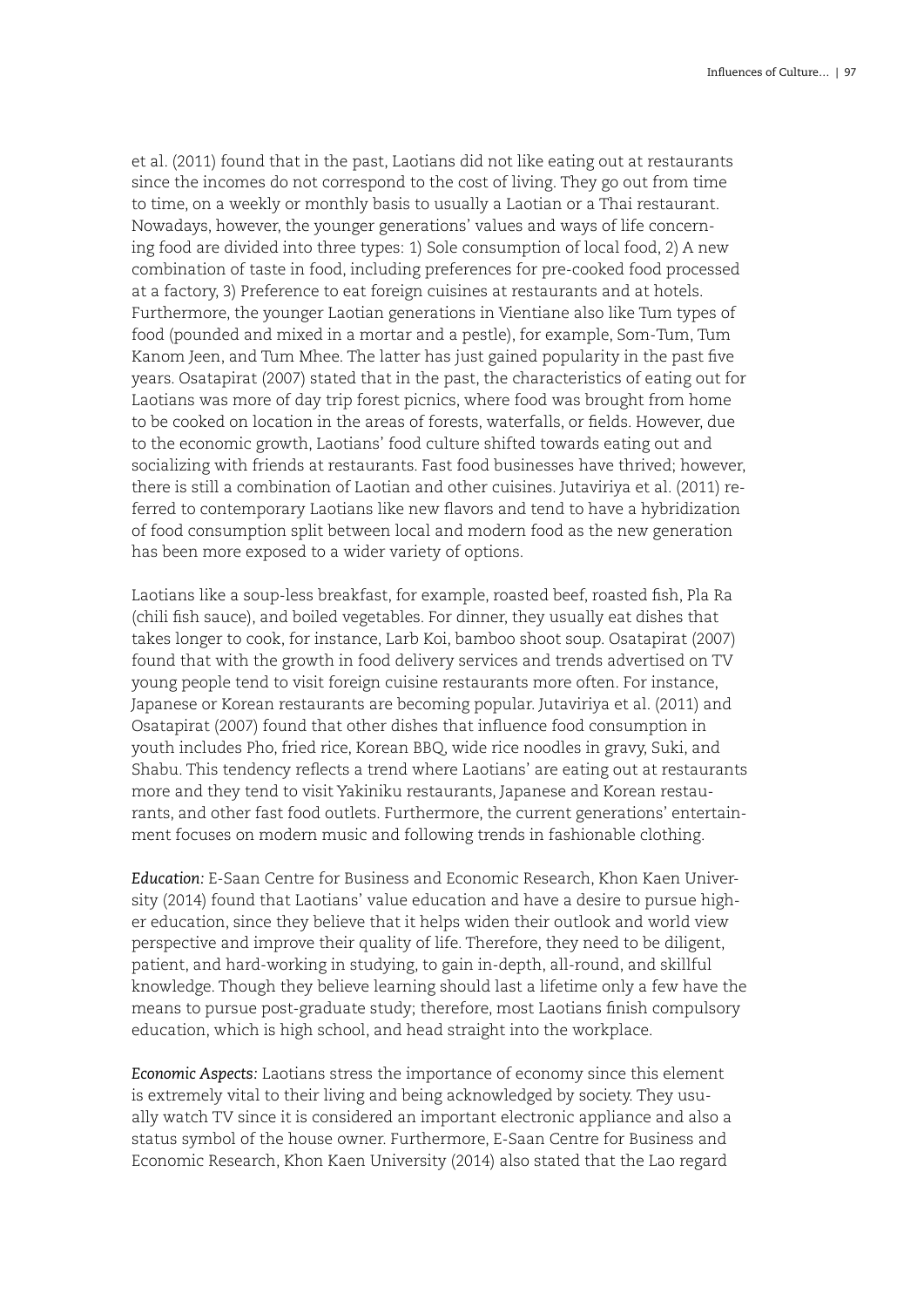the TV culture as a household activity and only a few go out for movies. Gaining access to commercials, for example, radio, TV, or billboard commercials are still sparse. They like music, entertainment programmes, and TV programs from foreign countries, especially from Thailand. Secondly, there is a widespread use of internet and mobile phones. Utamachant (2000) studied the attitudes towards broadcast media and influences and found that the Thai culture has dominated the Lao culture through TV and radio media, causing changes in values and original ways of life of Laotians in economic, political, psychological, and language aspects.

*Careers:* Laotians prioritize working in the government service since it is perceived as a career of stability, good status, and honour. The next is being farmers; it is considered a good and honourable occupation since they are independent and self-sufficient, and will never starve. However, trading is the field Laotians do not have interest in; they perceive it as a bad and dishonest career that requires lying to survive.

*Roles of People in Society:* Laotians emphasizes the importance of teachers and respect them; teachers are regarded as the persons who teach, educate, and create wisdom for people in society. They believe good teachers possess the spirit of teaching and are the ones who promote thoughts and the intellect. Students need to listen to their teachers, work hard, and dare to ask questions to improve their knowledge.

*Leaders or Rulers:* They stress the importance of leaders who are capable and have a leadership mindset. They also need to be open-minded and properly conduct themselves. The rulers are required to respect "Heet and Kong," since this is the traditions and customs that originated in the past. It is considered a blueprint of thought framework that shapes Laotians. With the influences of foreign cultures, it indicates that the Lao culture has changed and tends to become more prominent in the future.

#### Analysis of Cultural Influences Affecting Values and Ways of Life of Laotians

Cultures, values, and ways of life of the Thai and Lao people share some similarities, yet they are different in various ways due to the diversity in cultures, attitudes, beliefs, economic and social conditions. The flow of foreign cultures, technology, change in economic and social systems shed light on the change in values and ways of life of the Thai and Lao people. However, it can be analyzed and summarized that there are five aspects of cultural influences that impact the values and ways of life of Thais in the 21st century: 1) Language and literature, 2) Performance and music arts, 3) Costume, 4) Use of foreign products, 5) Arts and architecture. Furthermore, the cultural influences that affect values and ways of life of Laotians in the present include: 1) worldview on living, 2) worldview on education, 3) worldview on economy, 4) worldview on careers, 5) worldview on people's roles in society, 6) worldview of the Lao towards their leaders or rulers; these influences consequently impact cultures, values, and ways of life of the people in both countries in different patterns, based on the original cultures and social conditions that exist in the transitional phase.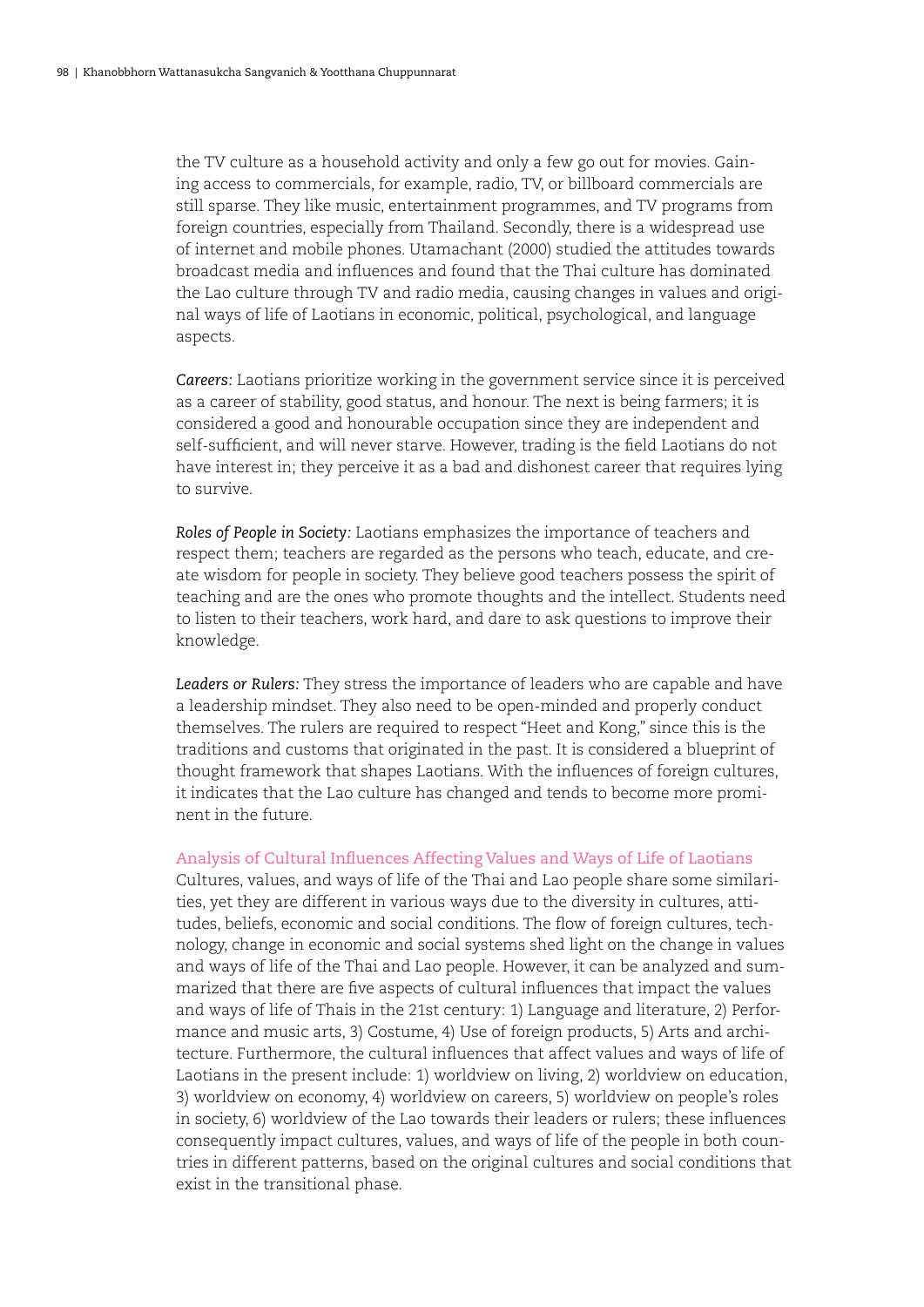# Conclusion

Cultural Influences Causing Changes in Values, Ways of Life, and Ways of Learning Arts in Thailand and Laos

Influences of culture related to perception and learning of people in the society. In addition, Berleant (2003) mentioned the importance of perception and learning arts are affect at the level of individual experience. Which is a link to the level of aesthetics experiences of people in the society. Buasri (1982) propose that there are two categories of values. Basic value is the course in society which make society practice to create a happy life together. 2) Occupational value is the guidelines for occupation needs to hold onto and practice to maintain disciplines, manners, and Occupation Act.

Values on aesthetics are the values that can be fostered through the teaching and learning of arts. Aesthetics and values are related to perception and learning for all of the individual senses. Art educator plays an important role to cultivate in children and adults in society to develop artistic and aesthetics level in various ways; for example, in psychology, intellect, morality, society, economy, politics, especially in transforming cultures, values, and ways of life from the past to present, and creating the trend of future lifestyles. This study only focuses on the major values that are interconnected. For example, cultures that influence the values and ways of life of people in society. Teaching and learning arts at institutions from the beginner to the higher levels refines the mind of the students, to improve themselves, through the history of art, aesthetics, studio arts, and arts creation through their occupation. This leads to the social development that it emphasizes the importance of beauty and the value of artifacts. In economy, art is a part of the products that involves cultural costs, in both tangible and intangible products, since it can add value to all forms of products. Feldman (1996) mentioned the importance of art teachers as the people who are related to cultures, and to the role of art education on society in terms of cultural change; this leads to two topics of values and ways of life of people in society. 1) Art education and the creation of cultural products: Cultural costs are vital for adding value to products and services; therefore, art education plays an essential part in improving students' creativity, in employing culture to create the new form of products and services. Art, therefore, is a vital tool for capitalism in this era. Theeradechphong (2012) found that people in the society drive food and product consumption. Furthermore, people in the current capitalism bring national's culture to be interpreted in different ways from the original cultures and local wisdom. Learning art is important for children, when students are knowledgeable in the theories and concepts of the art history, studio art, art criticism, and aesthetics, along with art philosophy, art education, art psychology, they will be able to choose to consume products and services with confidence.

The study of cultural factors affecting values and ways of life in the 21st century in Thailand and Laos indicates that six aspects are related: 1) Entertainment, performance, and music culture, 2) Language and literature, 3) Foreign food and product consumption, 4) Education and technology, 5) Costume and, 6) Arts and architecture. Production and development of art teachers, therefore, is extremely crucial in creating the basic value and occupational value. Since art education,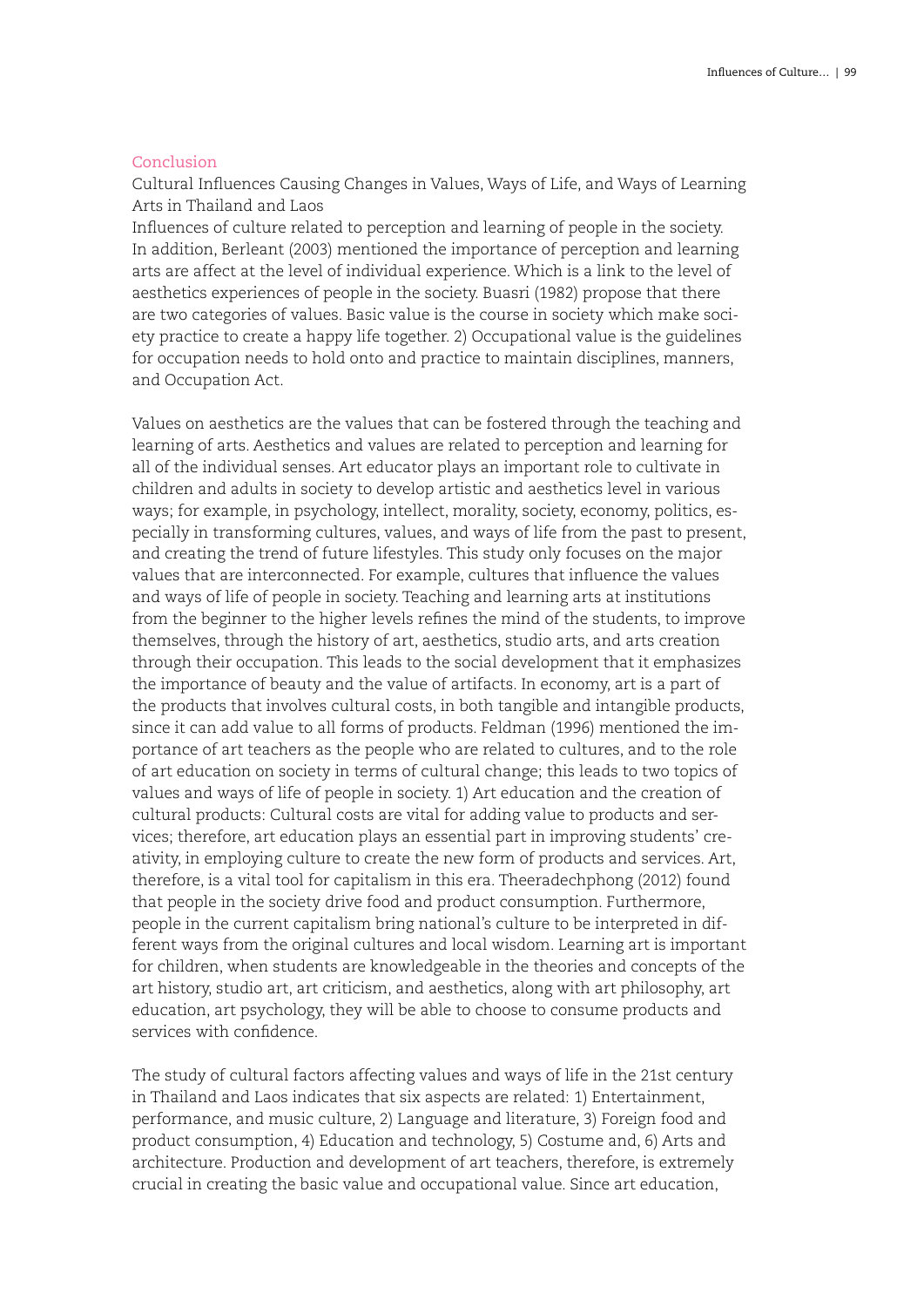following its philosophy, aims to improve a person's knowledge and skills in four areas: art history, studio art, art criticism, and aesthetics. Nevertheless, it also aims to encourage a person to know oneself, build his or her own identity, have good judgment and ability to choose products and services well, and not unreasonably persuaded by media or commercials that tempt people into buying their products.

#### Suggestions for Future Research

In the present, changed social conditions of Thailand and Laos with the influence of foreign cultures on their ways of life indicates that the production and development of art teachers for both countries is to give them a good judgment in selecting only positive domestic or international cultures into their ways of life, and to further pass onto their students. It is essential and leads to fostering the aesthetics values through the teaching and learning of arts, to equip students with knowledge in art history, studio art, art criticism, and aesthetics; this, as a consequence, will affect the role of art education in society which can be categorized into two issues: 1) Art education and creation of the cultural products, especially encouraging students to possess cultural knowledge, local wisdoms, to be able to interpret the culture in various ways to achieve true diverse meanings. 2) Art education and creation of consumption values: Teaching and learning of art education is vital in equipping students of every level with knowledge and comprehension of beauty, to love and admire beauty from various angles, following the concepts, theories, philosophy, psychology, and others. This allows them to choose the right products that fit their demands and to improve their own identity. Production and development of art teachers, thus, plays an important role in improving people in the 21st century and to prepare them in terms of cultural studies of the current era and living with the world population, from the basic education to higher education and specialist courses. These require development guidelines in six various aspects: 1) to realize the nation's core culture and possess a good judgment in consumption, 2) to develop communication skills through various entertainment cultures, 3) to develop ways of life to achieve hybridization of food consumption that still conserves the local customs, 4) to improve art knowledge and skills through a proper choice of technology, 5) to improve clothing taste and attire choices that are suitable for each occasion, 6) to develop the creation of arts to fit the environment and culture that is the society's identity. These developments aforementioned will eventually lead to the creation of national identity at the personal and social levels.

#### Acknowledgement

This research is funded by the Ratchadapisek Sompoch Research Grant, Chulalongkorn University, 2015. CU-58-088-AD

#### References (Thai)

Bunnag, Thatsanee. *Fashion: Life Cocktail*. Bangkok: Udompanya, 2010.

Cheunkha, Siriphat. *"Influential Factors Contributing to Thai Teaching and Learning Styles: A Case Study of Anthropological Perspective on Private Tutoring."* MA Thesis., Faculty of Political Science, Chulalongkorn University, 2010.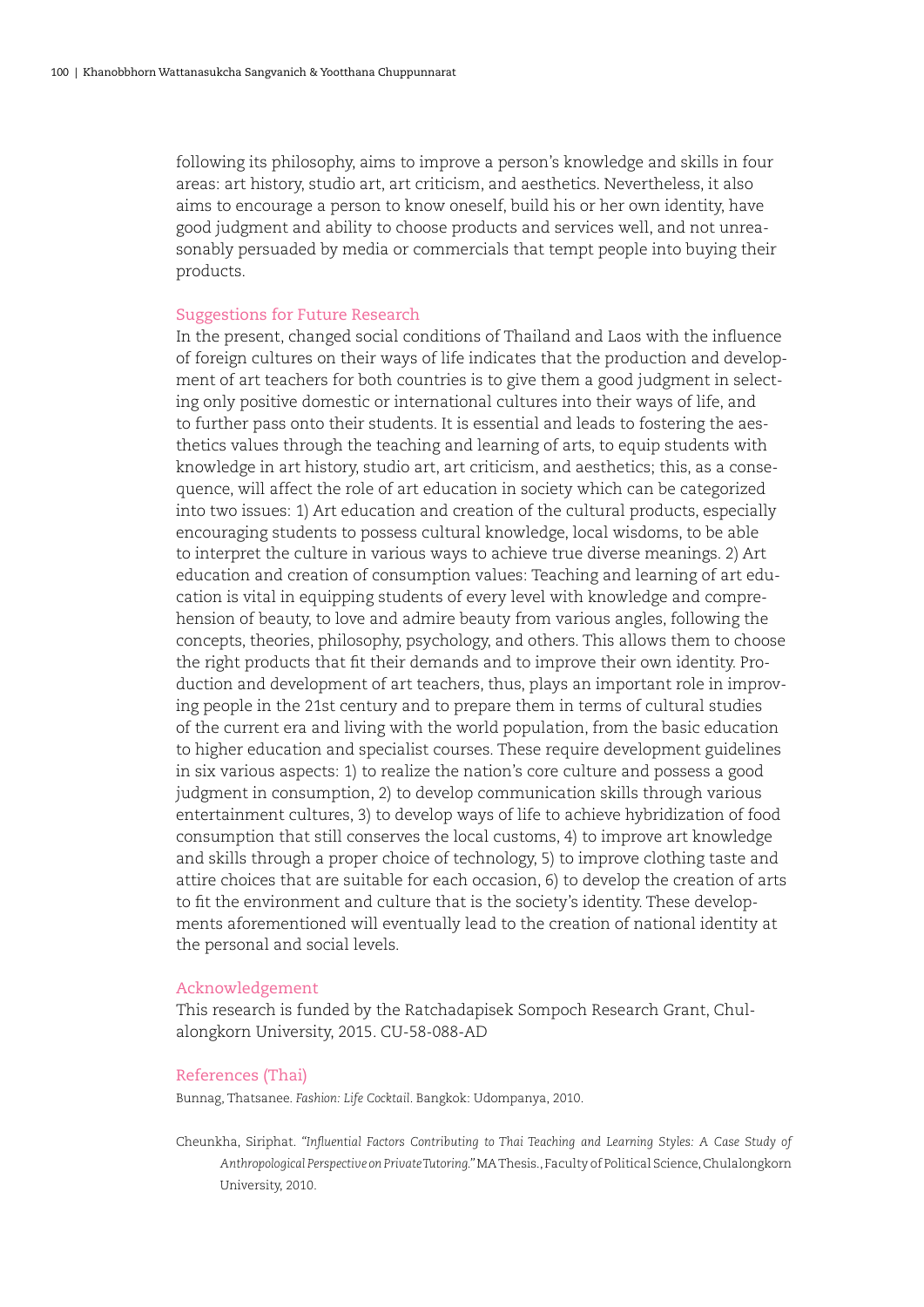- E-SAAN Center for Business and Economic Research, Khon Kaen University. *CLMV Pulse*. Khon Kaen: E-SAAN Center for Business and Economic Research, Khon Kaen University, 2014.
- Chutawiriya, Keeratiporn, Khamyin Sanyawong, and Khamporn Inthiporn. "Consumption of Local Food and Social Changes in Vientiane in the Era of Globalization." *Journal of Mekhong Society* 7, no. 2 (2011): 49-73.
- Institute for Research on Law. *Study and Research Product and Lawmaking on Cultural Heritage Protection Act.* Funded by the Office of the National Culture Commission, Ministry of Culture, 2009.
- Kongsirirat, Supapon. *The Worldviews of Lao people from Proverbs.* Faculty of Humanities, Naresuan University, 2013.
- Kulratanamaneepon, Chayanit et al. *Strengthening of Social Value: An Extensive Review Literature and Research Approach of Thai Values in the Future.* Funded by Department of Cultural Promotion, Ministry of Culture, 2012.
- Mooksong, Chartchai. *Mutant Fast-food: Change in Meaning of food and Consumption with Cross-Cultural Signified Meaning in New Products Journey.* Bangkok: Princess Maha Chakri Sirindhorn Anthropology Center (Public Organization, 2007.
- Natsakarn, Sutthiwat. *"Culture of Products Consumption of Metrosexual People Working in Bangkok."* MA Thesis., Faculty of Political Science, Chulalongkorn University, 2009.
- Priyanon, Yuttitham. "Thai Youth's Value: Craving for Only Universities No Technician Institute While They Both Have a Chance to Get a Job." *Sunandha News.* March 27, 2011. http://sunandhanews. com/2011-10-14-04-41-27/81- education/1541-2011-03-27-14-39-23.html (accessed February 19, 2016).
- Suphab, Suphattra. *Thai Society and Culture: Values Family Religious and Tradition.* Bangkok: Thai Watana Panich, 1998.
- Theeradechphong, Saithip. *"The Commodification of Culture: A Case Study of Televised Muay Thai."* MA Thesis., Faculty of Economics, Chulalongkorn University, 2010.
- Tissamana, Apinya, Thijsanu Rodruksa, Sudarat Yodhaboribal, Kultida singsi, and Sirirat Choonhaklay. "Preparation for Bangkok to Enter the AEC: Study of Social Dimension and Culture on Human Development." *Journal of Politics and Governance* 4, No.2 (March-August 2014): 120-146.

Uer-amnuay, Jutarat. *Social Psychology.* Bangkok: Chulalongkorn University Press, 2010.

- Utomchan, Wipha. *Receivers' Attitude and Effects From Radio and Television Signal Across the Border of Thailand and Laos: Research Study.* Faculty of Communication Arts, Chulalongkorn University, 2000.
- Wisetsak, Kittiphoom. "Cross-cultural Receiving of Thai Youth and Thai Youth Ethics States in Context of Borderless Communications." *Journal of HR intelligence* 4, No.2 (July-December 2009): 3-13.